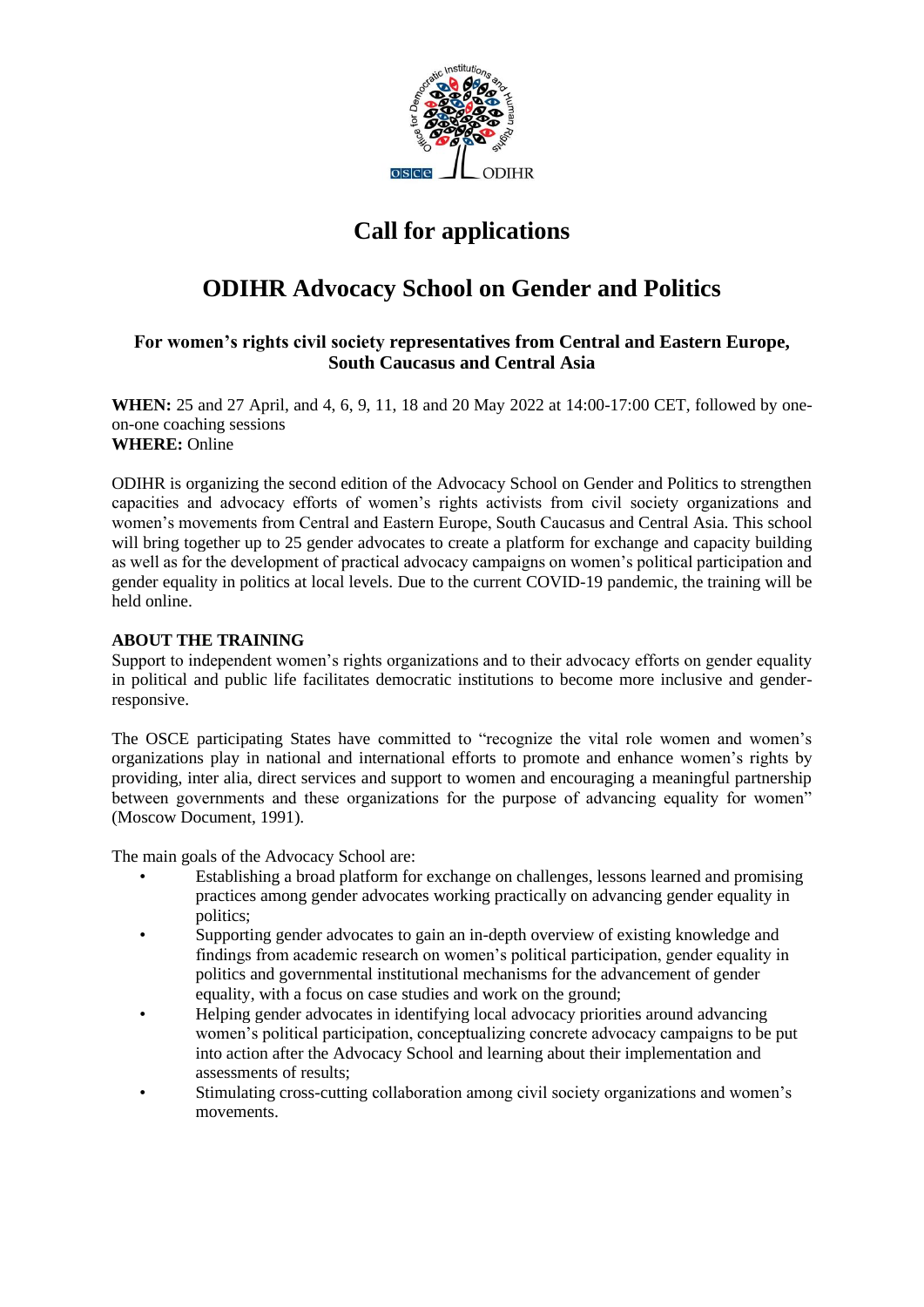

#### **WHO CAN APPLY FOR THE TRAINING?**

The Advocacy School is open to gender advocates and active members of women's organizations, political foundations, human rights NGOs or non-formal civil society initiatives with a strong track record on advancing women's political participation and gender equality in politics in general.

Applicants from the following participating States are invited to apply: Albania, Armenia, Azerbaijan, Belarus, Bosnia and Herzegovina, Bulgaria, Croatia, Czech Republic, Estonia, Georgia, Hungary, Kazakhstan, Kyrgyzstan, Latvia, Lithuania, Moldova, Montenegro, North Macedonia, Poland, Romania, Russian Federation, Serbia, Slovakia, Slovenia, Tajikistan, Turkey, Turkmenistan, Ukraine, and Uzbekistan.

Applicants from  $Kosovo<sup>1</sup>$  are invited to apply.

The maximum number of participants is 25. Organizers will attempt to achieve a gender, diversity, and regional balance.

#### **HOW TO APPLY?**

Applications should be submitted online by **8 April 2022** (including this date) to: <https://forms.gle/c4Unc9kJ5X2LvR8G8>

Applications will include basic personal data, a narrative CV and a cover letter (up to 300 words each), highlighting the motivation and ideas on how the new knowledge and skills could be applied. No other documents will be required at this stage.

The organizers encourage all candidates to apply irrespective of disability, religious and ethnic backgrounds. Please let us know, should you require interpretation or assistance related to disability in order to complete the application process.

All applicants will be informed about the outcome of their application by 14 April 2022. At this stage we will also share a detailed agenda and other technical details.

### **HOW WILL THE SCHOOL BE DELIVERED?**

The Advocacy School will be delivered by leading scholars and practitioners in the field of women's political participation and gender equality in politics from well-known universities and leading feminist civil society initiatives/NGOs.

The training programme covers and discusses academic research, case studies, practical advocacy and campaigning for women's political participation in eight afternoon sessions to be held on 25 and 27 April, and 4, 6, 9, 11, 18 and 20 May at 14-17pm CET followed by one-on-one coaching sessions for interested participants. Participants are also expected to work between sessions on developing their own advocacy campaigns.

 $1$  All references to Kosovo, whether to the territory, institutions or population, in this text should be understood in full compliance with United Nations Security Council Resolution 1244.